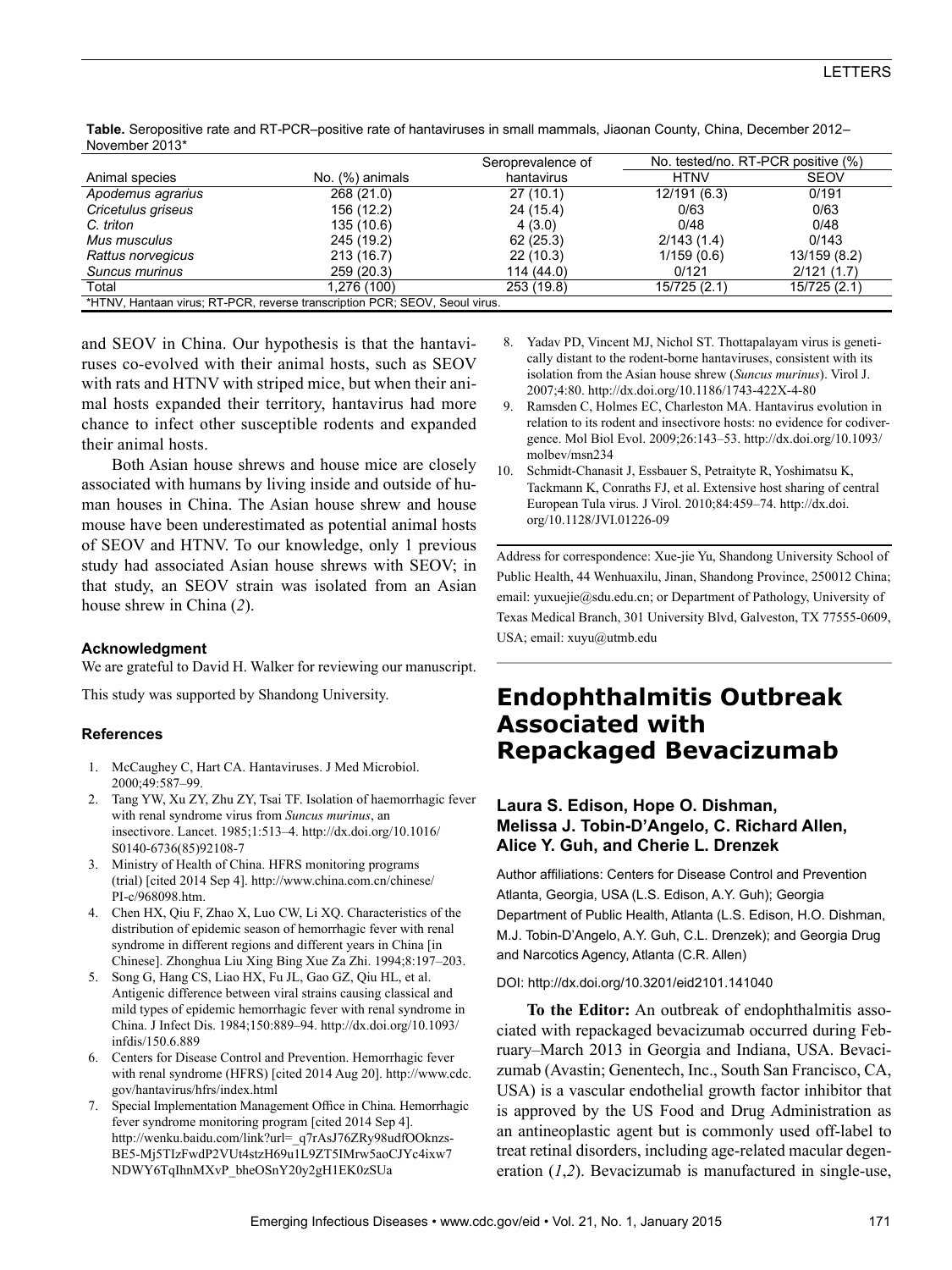## LETTERS

preservative-free, 4-mL vials; compounding pharmacies repackage bevacizumab into syringes for intraocular administration at smaller doses (e.g., 1.25 mg bevacizumab in 0.05 mL injection). Repackaged bevacizumab has been linked to endophthalmitis outbreaks worldwide in which compounding procedure deficiencies have led to microbial contamination and subsequent endophthalmitis (*3*–*7*). Endophthalmitis often results in vision loss, particularly if the infection is not identified early and treated aggressively (*4*–*6*).

During March 6–8, 2013, four patients with age-related macular degeneration received a diagnosis of acute endophthalmitis after receiving intravitreal bevacizumab injections on March 4, 2013, at a retinal specialty clinic (clinic A) in Georgia. All 4 patients were injected with bevacizumab from the same lot (lot Z), which was repackaged at a Georgia compounding pharmacy (pharmacy A) on February 13, 2013. The Georgia Department of Public Health (DPH) and the Georgia Drug and Narcotics Agency (GDNA) were notified of the outbreak by clinic A, and the outbreak was investigated to determine the extent and source of infections and to prevent additional cases.

Cases were defined as acute endophthalmitis occurring among patients <14 days after they received intraocular injection with bevacizumab that had been repackaged at pharmacy A after December 18, 2012. Pharmacy A records indicated that bevacizumab had been distributed to 11 clinics in 4 states; state public health authorities were notified, and facilities that received the medication were contacted and asked to report cases to DPH. Clinic A identified 60 additional patients who received bevacizumab from lot Z and monitored them for signs of infection. One additional patient with endophthalmitis was identified in Indiana; this patient was injected on February 22 with bevacizumab that had been repackaged at pharmacy A on February 13, 2013.

DPH epidemiologists evaluated clinic A infection prevention practices, including use of face masks and sterile techniques during injection procedures; examined possible sources of contamination; and reviewed case-patient medical records. DPH and GDNA evaluated pharmacy A, including its equipment and sterile compounding procedures. Vitreal fluid samples were collected from all case-patients and were cultured on chocolate agar medium.

The median age of the 5 case-patients was 80 years (range 59–89 years); 3 case-patients were men. Postprocedural signs and symptoms included pain, vision loss, retinal hemorrhage, hypopyon, and vitreous haze. Patients who received a diagnosis of endophthalmitis were treated with pars plana vitrectomy or vitreal tap; intraocular injection of vancomycin with gentamicin, ceftazidime, or ceftazidime and amphotericin; and oral moxafloxacin. All patients regained vision in the affected eye.

Evaluation of clinic A found appropriate mask and glove use and no deficiencies in bevacizumab injection

technique or medication storage and handling. Investigation of pharmacy A revealed multiple areas in which practices did not conform to United States Pharmacopeial Convention Chapter 797 standards for compounding sterile preparations or to recommended best practices for repackaging bevacizumab; these deficiencies might have contributed to bevacizumab contamination (*6*,*8*). GDNA suspended pharmacy A from performing sterile compounding until compliance with these standards.

Culture of vitreous fluid samples from all patients in Georgia grew *Granulicatella adiacens*, a gram-positive bacterium that is part of the oral flora but a rare human pathogen not previously reported to cause endophthalmitis (*9*). The Indiana patient was infected with *Abiotrophia* (not further speciated); *Granulicatella* and *Abiotrophia* are similar bacterial genera that are difficult to distinguish by morphologic features (*10*).

Contamination introduced during repackaging at pharmacy A was the likely source of this outbreak. This conclusion was supported by evidence of common or similar organisms among 5 patients from 2 states after injection with bevacizumab repackaged on the same date at pharmacy A, combined with documented deficiencies in pharmacy A's sterile compounding processes.

Acute postinjection endophthalmitis can occur when intraocular bevacizumab is used because of risks associated with repackaging contents from single-use, preservative-free vials. Ensuring adherence to standards for sterile compounding is critical for preventing contamination and providing patients with a safe source of intraocular bevacizumab (*6*). If this drug were available from the manufacturer in appropriately sized, prefilled syringes or containers, risks associated with repackaging and mishandling might be eliminated (*2*,*6*). Ophthalmology clinics that rely on repackaged bevacizumab for intraocular use should be vigilant in selecting pharmacies to perform this service. Resources are available to assist facilities in assessing the quality of outsourced sterile compounding services (e.g., http://www.ashpfoundation. org/MainMenuCategories/PracticeTools/SterileProducts Tool/SterileProductsAssessmentTool.aspx). In addition, ophthalmologists should adhere to aseptic techniques and safe injection practices (http://www.cdc.gov/injectionsafety/ ip07\_standardprecaution.html) when preparing or administering intraocular injections. A single case of endophthalmitis may signal a more widespread problem; prompt reporting to public health authorities, investigation, clinician engagement, and product recalls can be critical for limiting patient harm.

#### **References**

 1 Martin DF, Maguire MG, Fine SL, Ying GS, Jaffe GJ, Grunwald JE, et al. Ranibizumab and bevacizumab for treatment of neovascular age-related macular degeneration: two-year results.